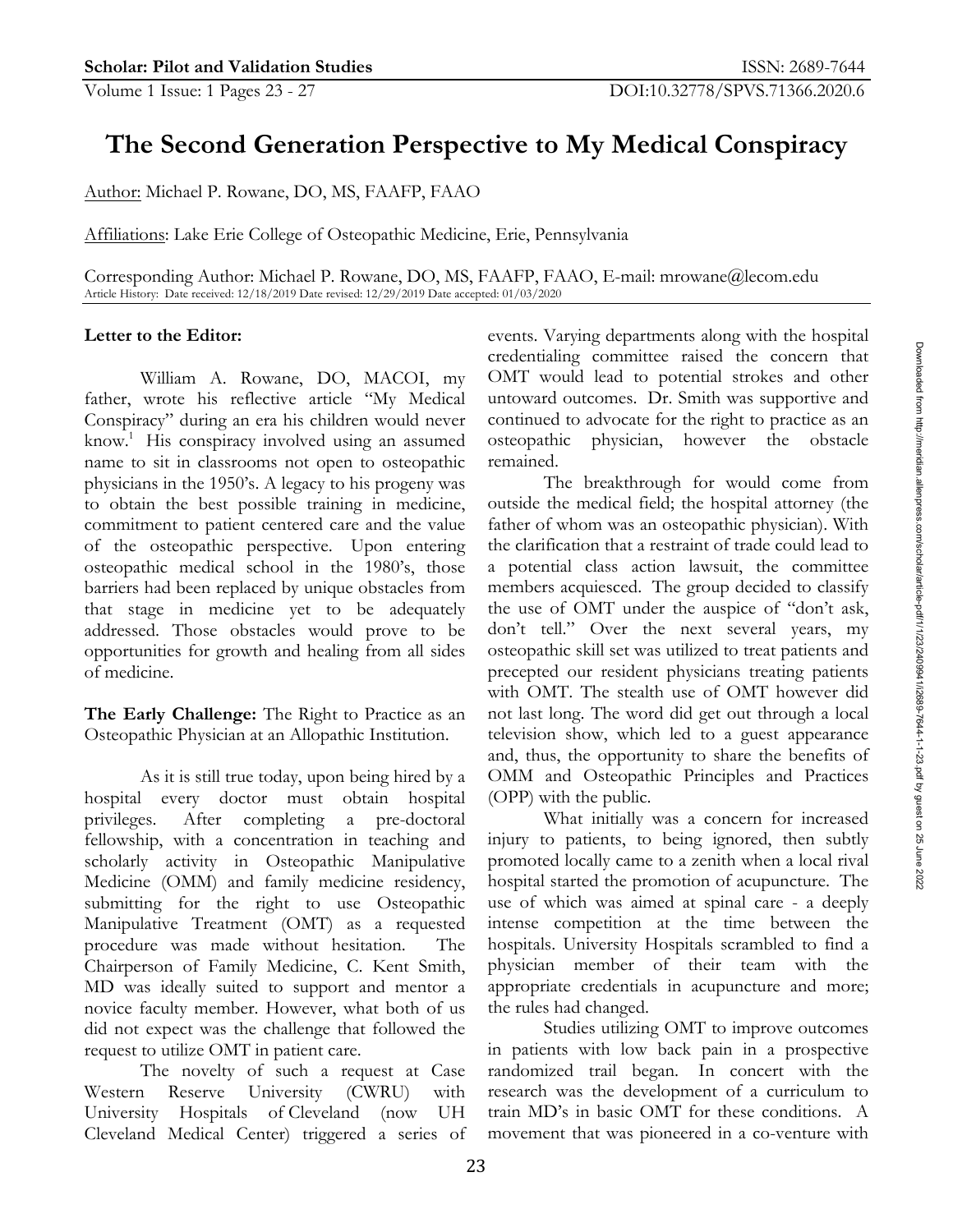## Volume 1 Issue: 1 Pages 23 - 27 DOI:10.32778/SPVS.71366.2020.6

Paul Evans, DO. These combined efforts would culminate in studies that validated the positive impact on treating low back pain safely with OMT by novice physicians.<sup>(2-4)</sup> This collaboration with Dr. Evans extended beyond multiple peer-reviewed journal publications to include fundamental chapters as well as an entire textbook on the application of OMT.<sup>5,6</sup> As a "feather in one's cap", what was once a taboo topic culminated in an osteopathic physician in the center of large physician group photo of the Spinal Institute at the entrance into this large academic medical center. This obstacle that was overcome was not however without unintended consequences. The teaching of OMT to allopathic physicians was met with a mixed reception on the Osteopathic side.

## **Next Steps:** To heal or not to heal?

The milestone of becoming the first osteopathic physician at a residency program director level at the academic medical center brought with it a different perspective. This included developing a fundamental osteopathic curriculum for all residents. This eventually led to a national course developed with Dr. Evans to train any and all physicians from the osteopathic intern to the novice allopathic physician seeking a successful teaching model to incorporate at their training sites. Most of the predominately allopathic-focused Family Medicine residency programs in Northeast Ohio attended our national courses and then highlighted having a formal osteopathic curriculum. All appeared well, but it was not perceived as appropriate by all members of the osteopathic community.

One of the ironies of minority profession is in striving/struggling for equality and access to resources with a larger professional group with superior funding, there is a resistance to sharing knowledge and skills that are potentially valuable to the larger medical community. My father instilled the premise that all physicians need access to every educational resource necessary for our patients. Training all physicians in the application of osteopathic concepts seemed logical and natural. This instinct resulted in an informal blacklisted by some members of the osteopathic community for the willingness to promote the integration of OPP and OMT into an MD training program. This included discouraging osteopathic medical students from training at a residency program with OMT training for allopathic physicians. In one instance, an osteopathic colleague admitted that they did not utilize OMT clinically, yet DO's should not share "trade secrets" with a MD. These revelations were unsettling, but they did not dampen efforts to train all physicians in what the osteopathic profession offered for patient care.

Fortunately, this period of professional isolation by members of the osteopathic community was largely short-lived. Most physicians, both osteopathic and allopathic, recognize that medical knowledge must never be limited. Every patient deserves access to the best possible care, including having any physician view their situation with an osteopathic len. Currently, many osteopathic organizations offer coursework specifically designed to train both MD and DO physicians, including the American Academy of Osteopathy (AAO). This organization is a premier osteopathic organization, with its mission to "teach, advocate and research the science, art and philosophy of osteopathic medicine, emphasizing the integration of osteopathic principles, practices and manipulative treatment in patient care".<sup>7</sup>

## **Professional Development:**

Family Medicine is challenging for academic promotion committees for not being defined with expertise in a singular medical field. Another mentor, Stephen Zyzanski, PhD, the head of the research division in the Department of Family Medicine at CWRU, recognized that osteopathic training was the unique feature to focus academic development in a predominately allopathic academic setting. This advice focused clinical development, teaching efforts, and scholarly activity around the osteopathic perspective. This resulted in a successful academic promotion and a post-doctoral Master's thesis in Family Medicine under Dr. Zyzanski documenting an educational intervention of osteopathic training in an allopathic Family Medicine residency.<sup>8</sup>

Professional growth continued with the rigors of a thesis to obtain a fellowship with the AAO focused on the unique comparison of

24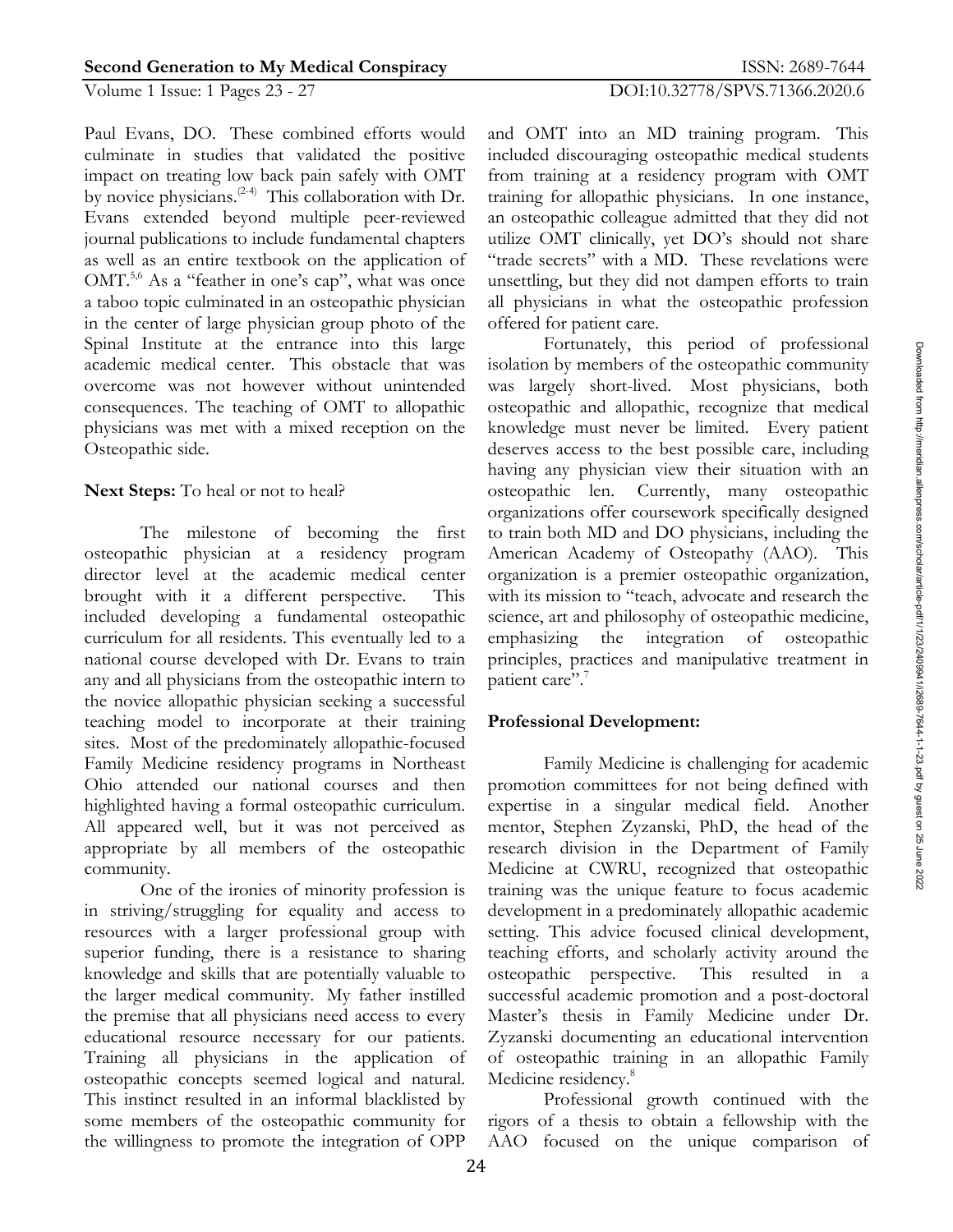## Volume 1 Issue: 1 Pages 23 - 27 DOI:10.32778/SPVS.71366.2020.6

osteopathic and allopathic physicians from various medical organizations. This study demonstrated that osteopathic physicians found added value with an osteopathic perspective and demonstrated increased biopsychosocial skills and comfortable managing patients with low back pain. These values were greatest in osteopathic physicians that chose to be members of osteopathic organizations.<sup>9,10</sup>

My father was a gifted writer and strived to continually develop his academic skills. One of the greatest ironies and triumphs for him was that he could not attend a course in an allopathic setting for the initial decades of his career, yet he eventually obtained a faculty appointment with the CWRU Department of Family Medicine at the end of his career. This allowed him additional opportunities to teach, academic collaborations, including a publication featured on the cover for the Journal of the American Osteopathic Association, entitled the "Osteopathic Approach to Asthma".<sup>11</sup>

In the end, having an osteopathic background became the driving force for a career of academic and clinical success. The opportunity to pursue a passion for the osteopathic profession was at its pinnacle with the honor of becoming the 2017-2018 President of the American Academy of Osteopathy. The earlier barriers entering the academic medical center environment were gone.

One of the greatest gifts from my father was exposure to the osteopathic profession. He rolemodeled all the positive traits of osteopathic integration in patient care. His love of medical education influenced the career path of his son to become the Family Medicine Program Director at UHCMC, Director of Medical Education at University Hospitals Regional Hospitals and a current role as the Associate Dean of Clinical Education at the Lake Erie College of Osteopathic Medicine. He had to face challenges that osteopathic physicians today will never know and scarcely believe existed. It was his dedication to obtaining medical knowledge, no matter where the journey led him, that instilled how barriers must never be allowed when it comes to training any and all physicians, regardless of their degree.

#### **Final Reflection and Lessons Learned:**

My father would be incredibly proud that his osteopathic legacy that has extended beyond my younger brother Joseph E. Rowane, DO and myself as second-generation osteopathic physicians to a third generation, with my daughter, Marija. She is currently an osteopathic medical student at the Ohio University Heritage College of Osteopathic Medicine. She has embraced the osteopathic perspective, without undo external influences. Marija is finding her own academic success, including presenting and publishing in varying topics, included those highlighting the osteopathic perspective. 12-24,27 She superseded her father, who did not presented a poster until his fifth year as a pre-doctoral OMM fellowship and would not publish until all formal training was completed.<sup>25,26</sup> It is wonderful to see the next generation move light years ahead.

This osteopathic perspective is not limited to osteopathic physicians in my family. My father's positive influence impacted my other brother William A. Rowane, II, MD, as a compassionate and dedicated Adolescent and Child Psychiatrist. My wife Barbara G. Rowane, MD is incredibly connected to her pediatric patients and their families. She understands, firsthand, the benefits of OMT in patient care.

There are key lessons to be learned. History does have its influences, particularly on the present, but the past does not have to define the future. The commitment to embracing mentoring, persistence and continual improvement to make change occur must be a priority for all. The future is in training the next generation of osteopathic-focused physicians, whether that physician is a DO or an MD. This common mission to provide the best possible care for patients incorporating an osteopathic approach requires collaboration and moving beyond barriers set in the past. It is important to remember that previous barriers overcome by our founders, today would seem insurmountable in comparison, to minor challenges during my early tenure, and those that remain can be overcome.

Thanks, Dad, for paving this path!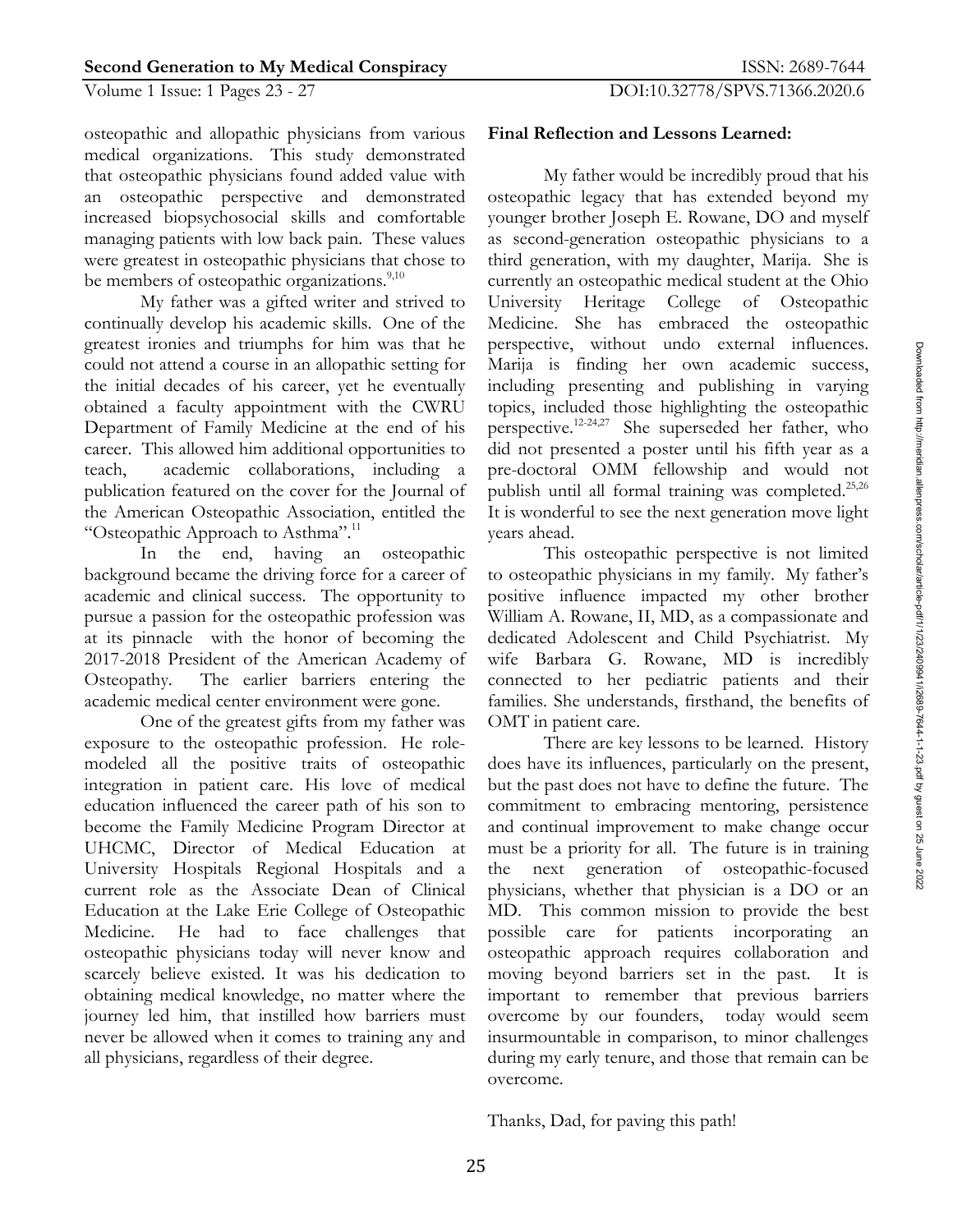Volume 1 Issue: 1 Pages 23 - 27 DOI:10.32778/SPVS.71366.2020.6

#### **Funding Sources:**

None.

**Potential Conflicts of Interest Disclosures:**  None.

#### **Acknowledgements:**

Appreciate the tremendous assistance in developing this manuscript with Paul Evans DO, LL.D. (Hon.), FACOFP; Marija J. Rowane, OMS; and Brian P. Peppers, DO, PhD.

#### **References:**

- 1) Rowane WA, My Medical Conspiracy. Scholar: Pilot and Validation Studies. 2019 Jan 1;1:19-22 Available from: https://doi.org/10.32778/SPVS.71366.2020.5
- 2) Curtis P, Evans P, Rowane MP, Carey TS and A Jackman. Training generalist physicians in manual therapy for low back pain. J Contin Educ Health Prof [Internet]. 1997;17:148-158. Available from: https://doi.org/10.1002/chp.4750170303
- 3) Curtis P, Carey TS, Evans P, Rowane MP, Garrett JM, Jackman A. Training conventional doctors to give unconventional care: a randomized trial of manual therapy. Spine. 2000;25:2954-2961.
- 4) Curtis P, Carey TS, Evans P, Rowane MP, Jackman A, Garrett, J. Training in back care to improve outcome and patient satisfaction. Teaching old docs new tricks. J Fam Pract. 2000 Sept;49(9):786-792.
- 5) Evans P, Rowane MP, Taylor, RB. The 10-minute diagnosis manual: symptoms and signs in the timelimited encounter. Philadelphia, PA: Lippincott Williams & Wilkins; 2000.
- 6) Rowane MP, Evans P. Basic musculoskeletal manipulation skills: The 15 minute office encounter. 2nd Edition. Indianapolis, IN: American Academy of Osteopathy Publishing; 2019. American Academy of Osteopathy [Internet]. Indianapolis, Indiana.
- 7) American Academy of Osteopathy [Internet]. 2020 Jan [Cited 2020 Jan] https://www.academyofosteopathy.org
- Rowane MP. An educational intervention of incorporating Osteopathic manipulative medicine into an allopathic family practice residency program. Thesis for Fulfillment of Masters of Science in Family Medicine, Case Western Reserve University, School of Graduate Studies, Cleveland Ohio; Director: Stephen J Zyzanski, PhD. 1999.
- 9) Rowane MP, Snyder CW, Zyzanski SJ, Rowane WA, Dowling D. The identity of the osteopathic family physician. AAO. 2003. American Academy of Osteopathy. AAO Fellowship Program [Internet]. Indianapolis, Indiana.
- 10) American Academy of Osteopathy. AAO Fellowship Program. [Cited 2020 Jan] Available from: http://www.academyofosteopathy.org/fellowship-

#### program

- 11) Rowane WA, Rowane MP. An osteopathic approach to asthma. J Am Osteopath Assoc [Internet]. May 1999. 99(5) 259-264. Available from: https://doi.org/10.7556/jaoa.1999.99.5.259
- 12) Rowane MJ, Bures P, Rowane MP. The role of osteopathic manipulative treatment (OMT) in postconcussion syndrome. Orlando, FL: AAO 2019 Convocation. Poster Presentation. 2019 Mar 14.
- 13) Rowane MJ, Schend J, Hostoffer RW, Rowane MP. Osteopathic cranial manipulative medicine case report: Primary immunodeficiency associated with PIK3R1 mutation. Cleveland, OH: AAO 2019 Convocation. 2019 Nov 5.
- 14) Rowane MJ, Sanan N, Peppers B, Rowane MP, Hostoffer R. Scholar 12: Gathering people of like mind [Abstract/Podium Presentation]. Washington, DC: American Association of Colleges of Osteopathic Medicine Educating Leaders 2020 Annual Conference. 2020.
- 15) Rowane MJ, Schend J, Sanan N, Wu SS, Jhaveri D, Rowane MP, Hostoffer R. Development of osteopathic recognition in a subspecialty training program. Washington, DC: American Association of Colleges of Osteopathic Medicine Educating Leaders 2020 Annual Conference. 2020.
- 16) Rowane MJ, Wu SS, Schend J, Sanan N, Evans P, Peppers B, Jhaveri D, Rowane MP, Hostoffer R. Scholar Teacher: To Listen, To Learn, To Teach Osteopathic Principles and Practices [Abstract/Podium Presentation]. Washington, DC: American Association of Colleges of Osteopathic Medicine Educating Leaders 2020 Annual Conference. 2020.
- 17) Rowane MJ, Valencia R, Stewart-Bates B, Casselman J, Hostoffer R. No bull: A case of alpha-gal syndrome associated with buffalo meat sensitivity. Allergy Rhinol [Internet]. 2019;0:1-3. Available from: https://doi.org/10.1177/2152656719893366
- 18) Sanan N, Rowane MJ, Hostoffer R. Radiologic contrast media desensitization for delayed cardiac catheterization. Allergy Rhinol [Internet]. 2019;10:1- 15. Available from: https://doi.org/10.1177/2152656719892844

19) Rowane MJ, Shilian R, Hull D, Hostoffer R. Familial success in allergen desensitization. Allergy Rhinol [Internet]. 2019;10:1-15. Available from: https://doi.org/10.1177/2152656719890315

20) Rowane MJ, Shilian R, Hull D, Hostoffer R. P101 familial success in allergen desensitization. Ann Allergy Asthma Immunol [Internet]. 2019; 123:S19- S62. Available from: https://doi.org/10.1016/j.anai.2019.08.243

21) Wu SS, Rowane MJ, Hostoffer R. A 27-year-old man with recurrent sinopulmonary and cutaneous infections. Allergy Asthma Proc. 2019

22) Rowane MJ, Schend J, Patel J, Hostoffer R. Rapid desensitization of hydroxychloroquine. Ann Allergy